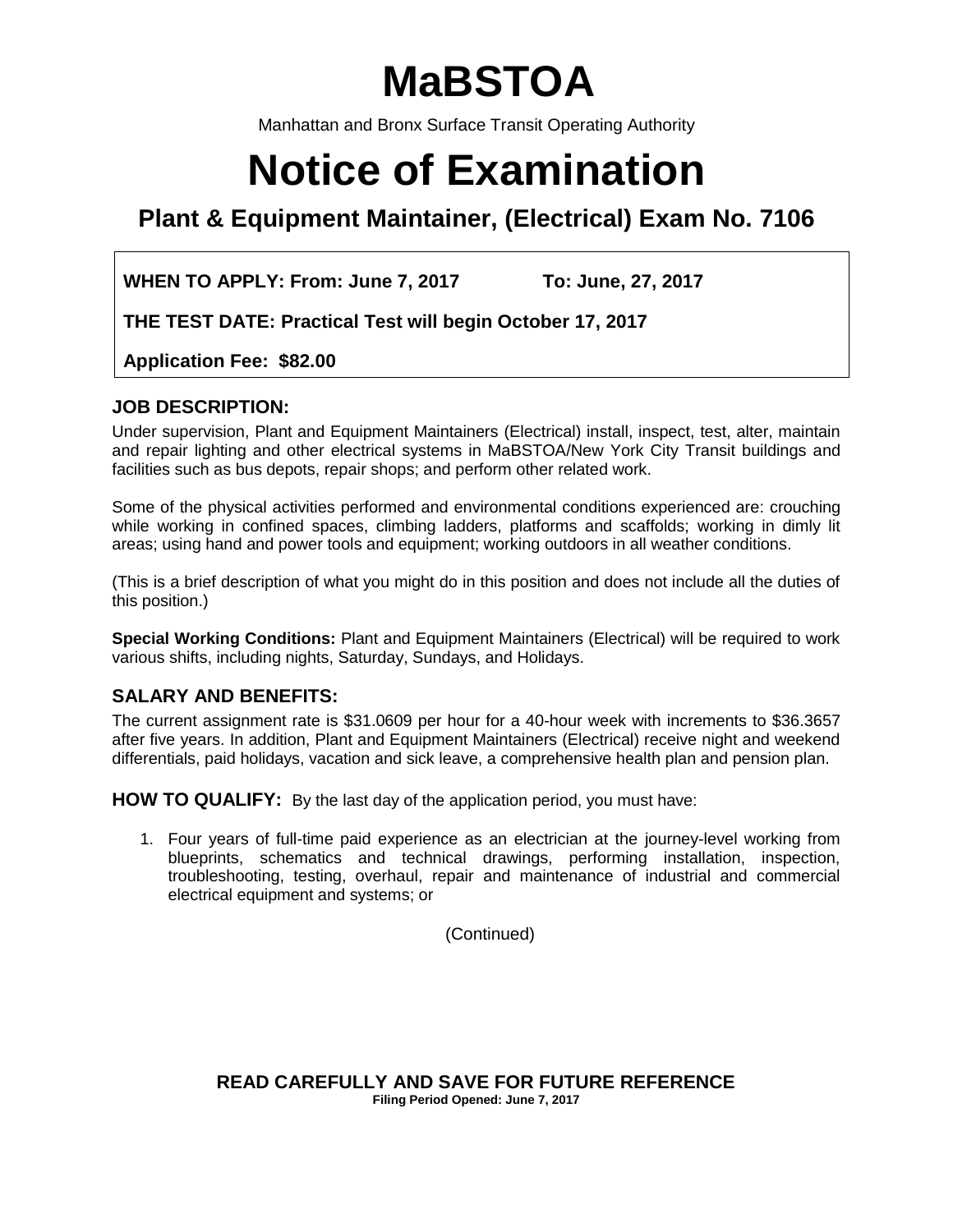## **HOW TO QUALIFY (Continued)**

- 2. Three years of full-time paid experience at the journey-level as describe in "1" above, plus graduation from a recognized trade school, vocational high school, or community college with a major sequence of courses in electronic technology, electrical installations; or
- 3. Three years of full-time satisfactory experience at the journey-level described in "1" above, plus two years of relevant full-time satisfactory helper experience as described in "1" above; or
- 4. Completion of a four-year full-time apprenticeship in the electrical trade recognized by New York State Department of Labor, the U.S. Department of Labor or any state apprenticeship council which is recognized by the U.S. Department of Labor.

# **REQUIREMENTS TO BE APPOINTED:**

**Driver License Requirement:** At the time of appointment, eligibles must possess either (1) a Class B Commercial Driver License valid in the state of New York with a passenger endorsement and no restrictions; or (2) a motor vehicle driver license valid in the state of New York and a Learner's Permit for a Class B Commercial Driver License with a passenger endorsement and no restrictions valid in the state of New York.

Serious moving violations, license suspensions or accident record may disqualify. Eligibles will be appointed subject to the receipt of a Class B Commercial Driver License with no restrictions valid in the State of New York, by the end of the probationary period.

This Class B Commercial license must be maintained for the duration of employment. Training for the Class B Commercial Driver License will be provided by New York City Transit, but eligibles will be responsible for all permit and license fees. This license must be maintained for the duration of your employment in this title.

**Drug Screening Requirement: :** You must pass a drug screening in order to be appointed, and if appointed, you will be subject to random drug and alcohol tests for the duration of your employment. Additionally, if you have tested positive on a drug or alcohol test or had a refusal to test during pre-employment or while employed by a Federal DOT-regulated employer during the applicable period, you must have completed the Substance Abuse Professional (SAP) process required by federal law in order to be appointed to this safety-sensitive position.

**Residency:** New York City residency is not required for this position.

**English Requirement:** Candidates must be able to understand and be understood in English.

**Proof of Identify:** Under the Immigration Reform and Control Act of 1986, you must be able to prove your identity and your right to obtain employment in the United States prior to employment with New York City Transit/MaBSTOA.

#### **READ CAREFULLY AND SAVE FOR FUTURE REFERENCE Filing Period Opened: June 7, 2017**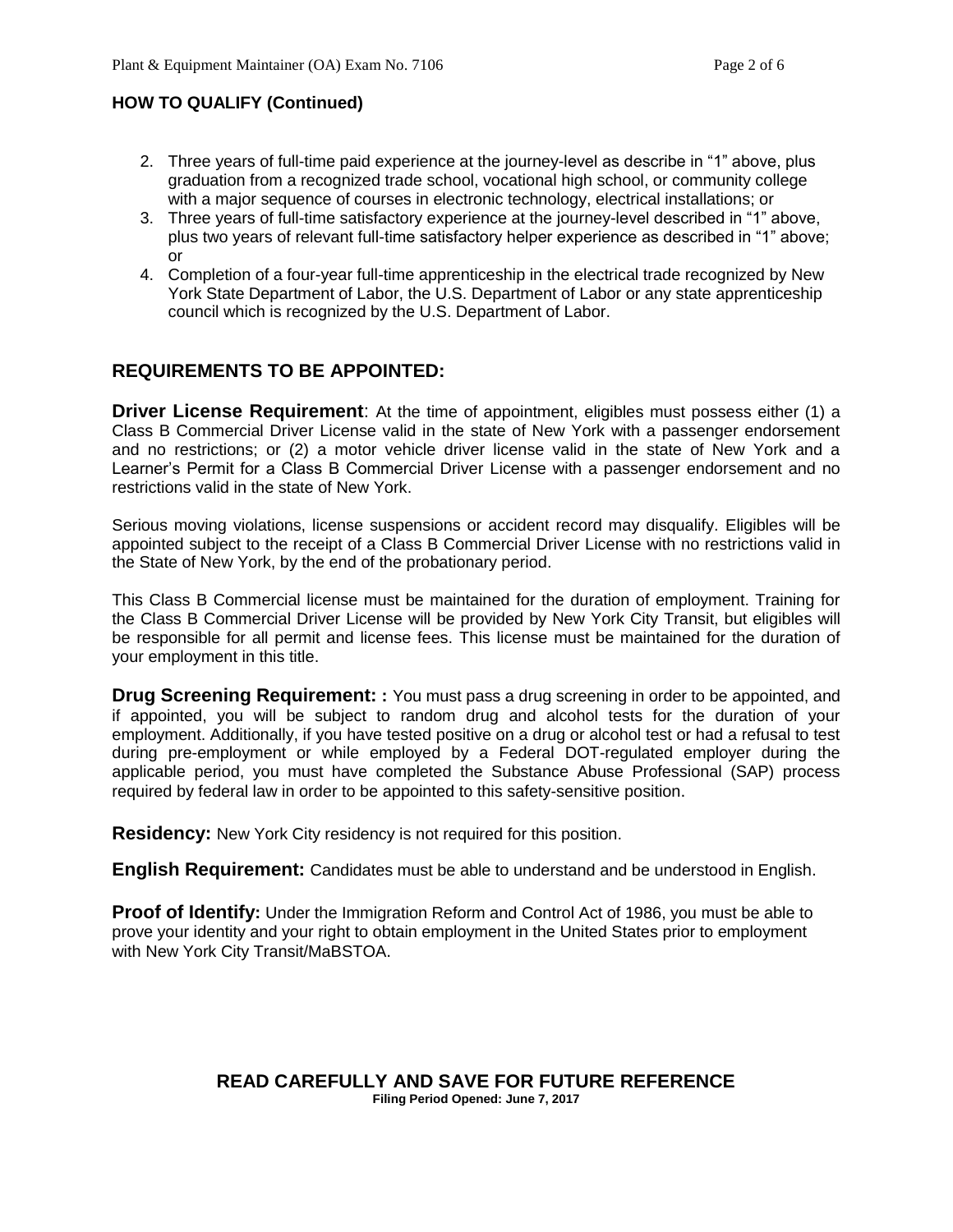# **HOW TO OBTAIN AN APPLICATION:**

During the application period, you may obtain an Application for this examination online at <http://mta.info/nyct/hr/appexam.htm> or in person at the MTA Exam Information Center as indicated below.

**MTA EXAM INFORMATION CENTER:** Open Monday through Friday, from 9 AM to 5 PM, in the lobby at 180 Livingston Street, Brooklyn, New York. Directions: take the A, C, F or R trains to the Jay Street Metro-Tech Station or, the 2 or 3 train to the Hoyt Street Station.

# **REQUIRED FORMS:**

- **1. Application:** Make sure that you follow all instruction with your Application, including payment of fee. Save a copy of the instructions for future reference.
- **2. Education and Experience Test Paper:** Write your social security number in the box at the top of each page, and the examination title and number in the box provided. This form must be filled out completely and in detail for you to receive your proper rating. Keep a copy of your completed *Education and Experience Test Paper* for your records.
- **3. Foreign Education Fact Sheet (Required only if you need credit for your foreign education for this examination):** If you were educated outside the United States, you must have your foreign education evaluated to determine its equivalence to education obtained in the United States. The services that are approved to make this evaluation, as well as instructions on how to submit this evaluation are listed in the Foreign Education Fact Sheet included with your application packet. When you contact the evaluation service, ask for a "document-by-document" (general) evaluation of your foreign education.

# **HOW TO SUBMIT AN APPLICATION AND PAY THE APPLICATION FEE:**

If you believe you meet the requirements in the "How to Qualify" section, you must apply by mail. New York City Transit will **not** accept *Applications* in person.

# **Application by Mail must:**

- 1. Include all the required forms, as indicated in the Required Forms section above.
- 2. Be postmarked by the last day of the application period.
- 3. Be mailed to the address in the Correspondence Section of this notice.
- 4. Include the appropriate fee in the form of a money order.

# **The Money Order (Postal Money Order Preferred) must:**

- 1. Be made payable to MTA New York City Transit.
- 2. Be valid for one year.
- 3. Have the following information written on it: your name, home address, the last four digits of your social security number, and the exam title and exam number.

Cash and personal checks will **not** be accepted.

Save your money order receipt for future reference and proof of filing an *Application*.

# **READ CAREFULLY AND SAVE FOR FUTURE REFERENCE**

**Filing Period Opened: June 7, 2017**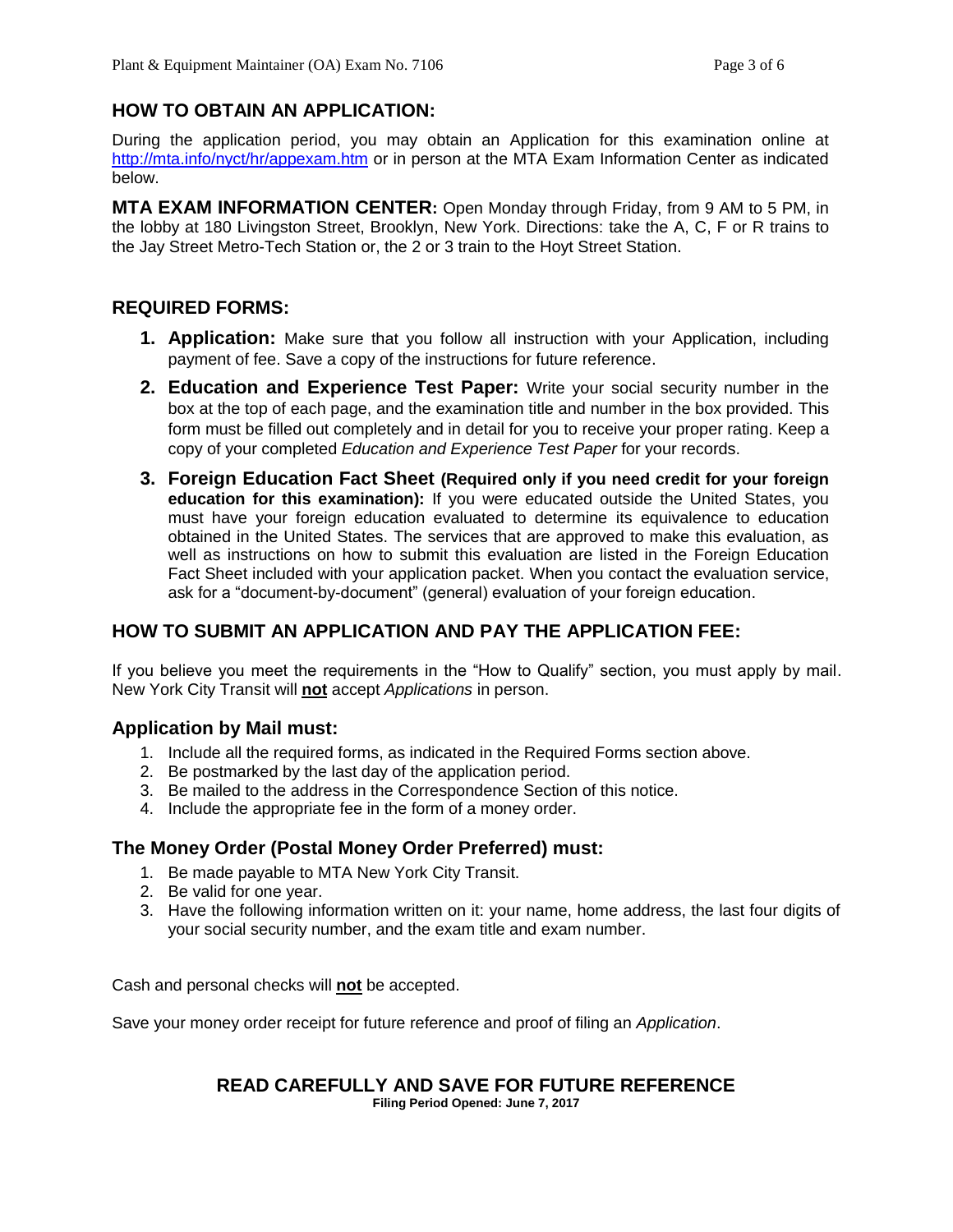# **HOW TO SUBMIT AN APPLICATION (Continued)**

**Application Fee:** This fee is non-refundable.

#### **HOW TO SUBMIT AN APPLICATION WHEN REQUESTING A FEE WAIVER:**

Applicants who would like to request a Fee Waiver must obtain an application in person at the MTA Exam Information Center as indicated above and must submit the application and required forms by mail to the address in the Correspondence section below **by the last day of the application period.**

## **ADMISSION LETTER OR NOT QUALIFIED LETTER:**

An *Admission Letter* or a *Not Qualified Letter* will be mailed to you about 10 days before the start date of the practical skills test. If you do not receive an *Admission Letter* at least 4 days before the test date, you may obtain a duplicate letter at the MTA Exam Information Center located in the lobby of 180 Livingston Street, Brooklyn, NY 11201, Mondays through Fridays, 9 AM to 3 PM. A paper copy of the *Admission Letter* is your ticket for admission to the test.

## **THE TEST:**

The practical test may test the candidate's knowledge of installation, testing, maintenance, and repair of lighting and other electrical systems; and knowledge of safe work practices.

#### **TEST ADMINISTRATION GUIDELINES**:

**Warning:** Simple calculators are permitted. You are not permitted to enter the test site with cellular phones, beepers, pagers, cameras, portable media players, or other electronic devices. Electronic devices with an alphabetic keyboard or with word processing or data recording capabilities, such as planners, organizers, etc. are prohibited. If you use any of these devices in the testing site building at any time before, during or after the practical skills test, you may not receive your test results, your test score may be nullified, and your application fee will not be refunded.

You may not have any other person, including children, present with you while you are being processed for or taking the test and no one may wait for you inside of the test site while you are taking the practical skills test.

**Leaving:** You must leave the test site once you finish the test. If you leave the test site after being fingerprinted but before finishing the test, you will not be permitted to re-enter. If you disregard this instruction and re-enter the test site, you may not receive your test result, your test score may be nullified, and your application fee will not be refunded.

#### **THE TEST RESULTS:**

If you meet the education and experience requirements and pass the competitive practical skills test, your name will be placed in final score order on an eligible list and you will be given a list number. You will be notified by mail of your test results. If you meet all requirements and conditions, you will be considered for appointment when your name is reached on the eligible list.

#### **READ CAREFULLY AND SAVE FOR FUTURE REFERENCE**

**Filing Period Opened: June 7, 2017**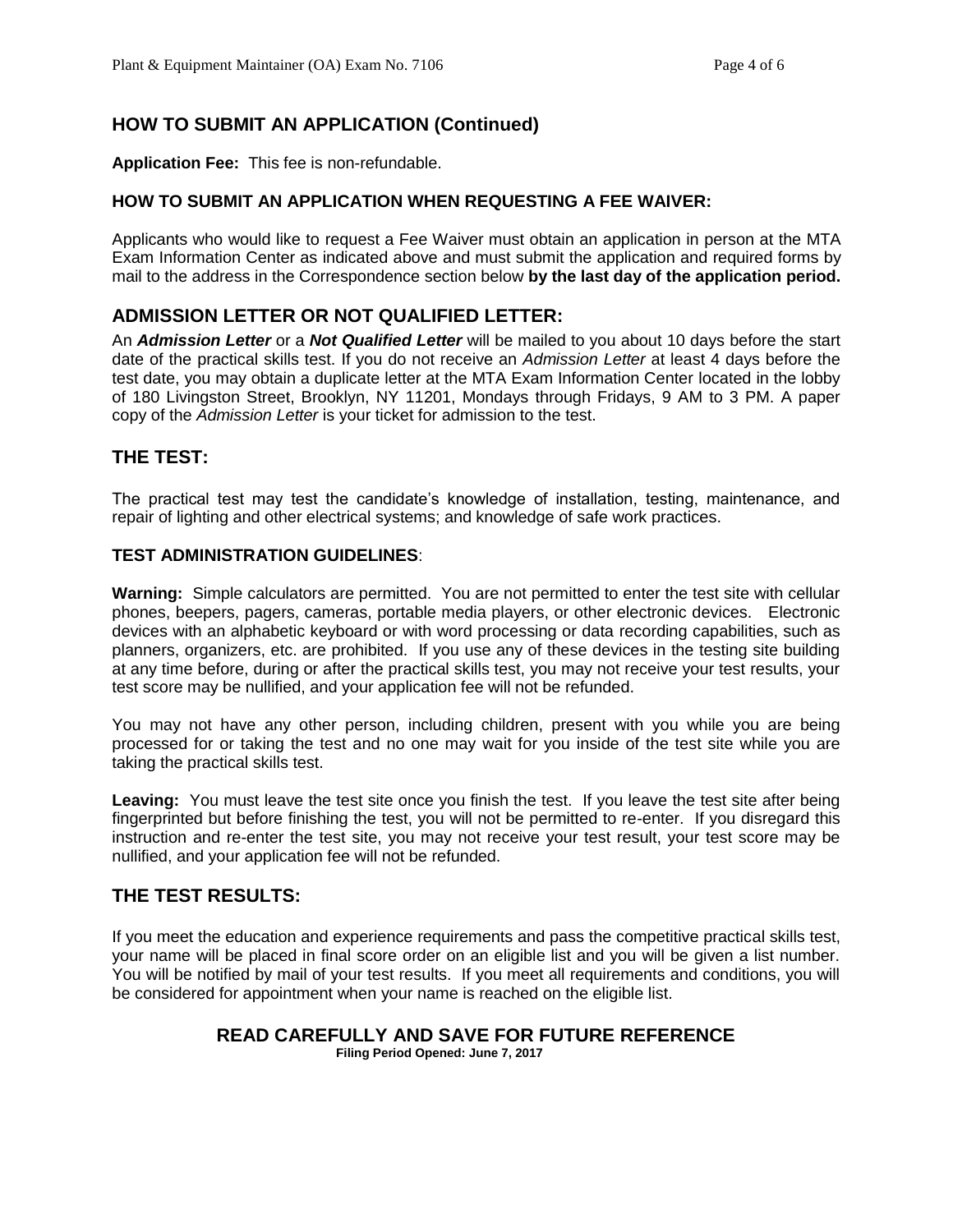# **SPECIAL ARRANGEMENTS:**

**Special Test Accommodations:** If you plan to request a special testing accommodation due to disability or an alternate test date due to your religious belief, follow the instructions included with you Application and mail your request to the address found in the "Correspondence Section" below no later than 30 days prior to the scheduled test date.

### **Make-up Test:**

You may apply for a make-up test if you cannot take the test on the regular test date for any of the following reasons:

- 1. Compulsory attendance before a public body; or
- 2. On-the-job injury or illness where such applicant is an employee of any agency of the Metropolitan Transportation Authority (MTA) of New York State; or
- 3. Absence for one week following the death of spouse, domestic partner, parent, sibling, child or child of a domestic partner; or
- 4. Absence due to ordered military duty; or
- 5. A clear error for which MTA NYC Transit is responsible; or
- 6. A temporary disability, pregnancy-related, or child-birth-related condition preventing you from taking the test.

To request a make-up test, mail your request and your documentation of special circumstance to the address found in the "Correspondence Section" below within 60 days of your scheduled test date or make the request within 60 days of restoration to your position after performing ordered military duty.

## **ADDITIONAL INFORMATION**

**Probation**: Each appointee will be required to successfully complete a one-year probationary period, during which time the appointee may be terminated.

**Promotional Examination**: A promotional examination for this title is being held for eligible MaBSTOA employees. The names appearing on the promotion list will be considered first in filing vacancies with the MTA.

# **CORRESPONDENCE SECTION**

**Change of Contact Information:** It is critical that you promptly notify MTA/MaBSTOA of any change to your contact information (telephone number, mailing address and/or email address). You may miss important information about your exam(s) or consideration for appointment, including important information that may require a response by a specified deadline, if we do not have your correct contact information. To update your contact information with MTA/MaBSTOA you may:

- 1. Visit us at the MTA Exam Information Center;
- 2. Email us at [examsunit@nyct.com,](mailto:examsunit@nyct.com) with the subject named "Contact Info Update";
- 3. Mail us the updated info at the address below, with the words "Contact Info Update; next the exam title.

Your request must include your full name, exam title(s), exam number(s) and your old and new telephone numbers, mailing and/or email address.